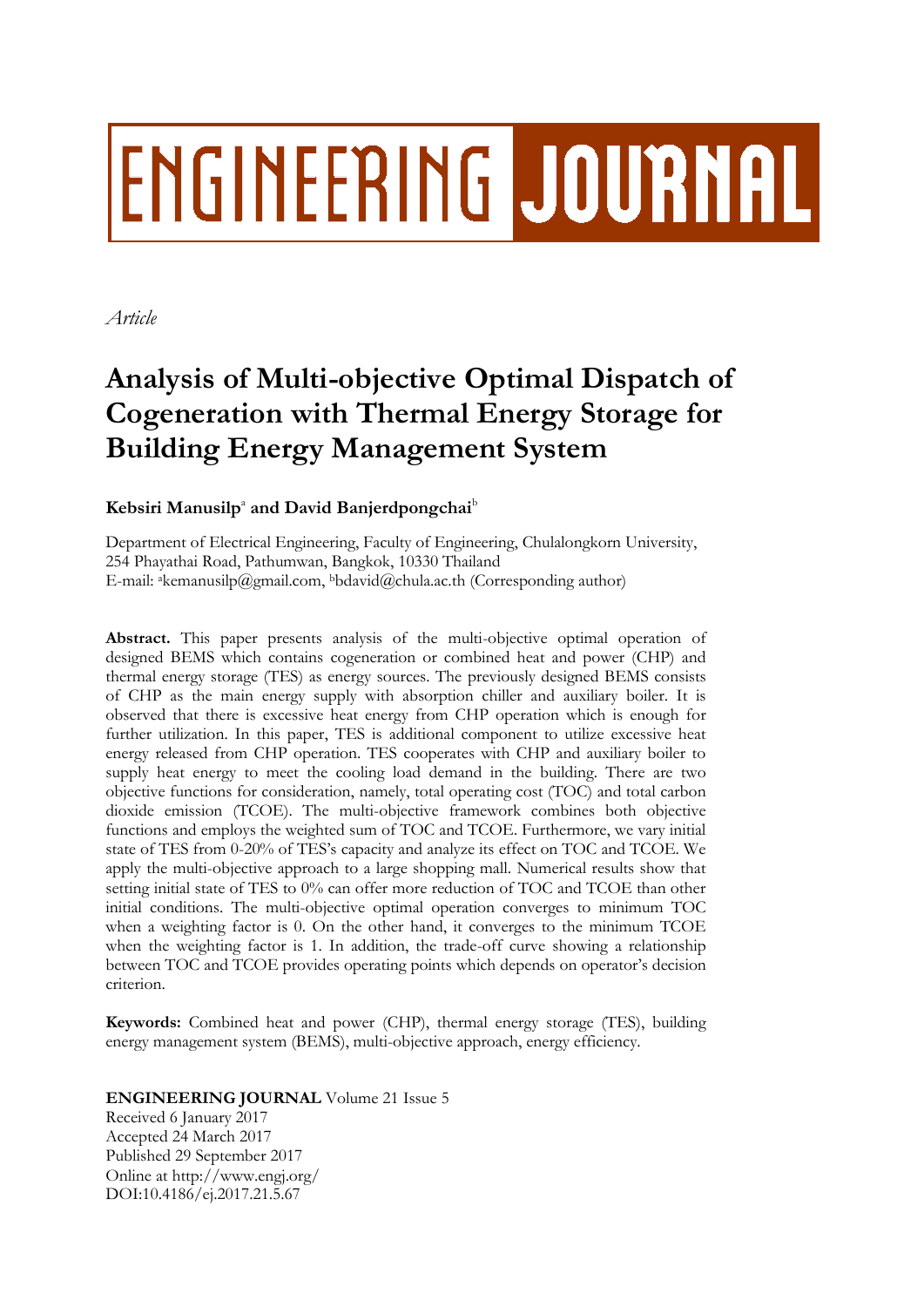# **1. Introduction**

Building energy management system (BEMS) has become popular research topic for many years due to limitation of energy source and rising trends of energy consumption. Besides, the main electricity usage in the building generally comes from power grids which provide high price of electricity charge depending on on/off peak hour and also generates high carbon dioxide  $(CO<sub>2</sub>)$  emission to atmosphere. Generally, conventional buildings such as offices, commercial buildings, shopping malls, hotels, or homes contain mainly three types of load, i.e., electrical, cooling, and heating loads. Both public and private sectors always seek solution for energy efficiency usage management such as seeking other energy sources, implementing network management, design of smart grid [1-5]. One of the promising technologies usually applies with BEMS is Cogeneration or combined heat and power (CHP).

CHP is simultaneous production of heat and power [6-7]. CHP employs only a single source to obtain two types of output which heat energy is from fuel combustion in process. Besides, CHP is promoted as an energy source in Thailand Power Development plan (PDP2015) [8] since it offers more efficiency than conventional generation. Therefore, many researches focus on how to apply CHP to BEMS. Not only CHP system but solar and conventional energy sources are often implemented to supply to energy demand in commercial building. The goal is to minimize the life-cycle cost and profits from exporting onsite-generated electrical energy to grids [9]. Economic operation of CHP is designed under emission constraints in order to minimize the cost and pollutant emission from CHP system [10]. There is model development to achieve optimal dispatch of electrical, cooling, and heating supply to load in a small industry. In particular, economic operation aims to reduce investment cost and time, and gain more benefits and comfort [11]. Subsequently, the CHP model is modified to suit application of a large shopping mall [12]. The modified model consists of CHP cooperating with boiler and chiller to respond the electrical and cooling loads in the shopping mall. It is observed that there is some excessive heat energy releases from CHP to the atmosphere. The amount of excessive heat is enough for further utilization. Therefore, thermal energy storage (TES) is installed to utilize excessive heat energy from CHP operation and dispatch strategy is designed by taking into account of TES constraints [13]. The installed TES cooperates with CHP and the boiler to supply enough heat energy to meet the demand in the building. Objective functions are to minimize total operating cost (TOC) and total CO<sub>2</sub> emission (TCOE) of BEMS. As a result, CHP with TES can offer reduction of TOC and TCOE since TES can reduce operation of the boiler. However, relationship of two objective functions has not been investigated.

In this paper, we propose a multi-objective optimal operation of CHP with TES in order to find the relationship between economic and environmental optimal operations. Furthermore, we will analyze the effect of the multi-objective operation when initial state of TES is varied. Optimal operation is described in terms of trade-off relationship between TOC and TCOE. The results will enable the operator to select the preferred operating point.

This paper is organized as follows. Section 2 is system description of the proposed CHP with TES. Section 3 presents objective functions and mathematic model of TES. The energy dispatch strategies of both electrical and cooling energy are presented in section 4. System parameters and load profile of test system is in Section 5. Section 6 illustrates the trade-off results. Conclusions are given in section 7.

# **2. Cogeneration with Thermal Energy Storage for Building Energy Management System**

Generally, conventional buildings employ electrical energy from power grids in order to response load demands in the buildings. Power grids require high electricity charges, especially on-peak hours and most of supply-side power plants still use fossil fuel which cause large amount of CO<sub>2</sub> emission to the atmosphere. Therefore, the goal of designed cogeneration system is to reduce operating cost and  $CO<sub>2</sub>$  emission. The cogeneration or CHP becomes part of the system as an efficient energy source. As excessive thermal energy is found from CHP operation in previous research [12], thermal energy storage is installed to utilize the excessive thermal energy [13]. Accordingly, the proposed BEMS consists of a CHP system, an auxiliary boiler, an absorption chiller, and a thermal energy storage (TES) an energy supplies of BEMS.

The conventional buildings normally contain two types of loads, electrical and cooling loads. Energy supply from the proposed BEMS will be utilized to meet load demands in the buildings. Load demands of BEMS are taken from load profiles of a large shopping mall. Diagram of CHP and TES in response to load demands of building is shown as Fig. 1.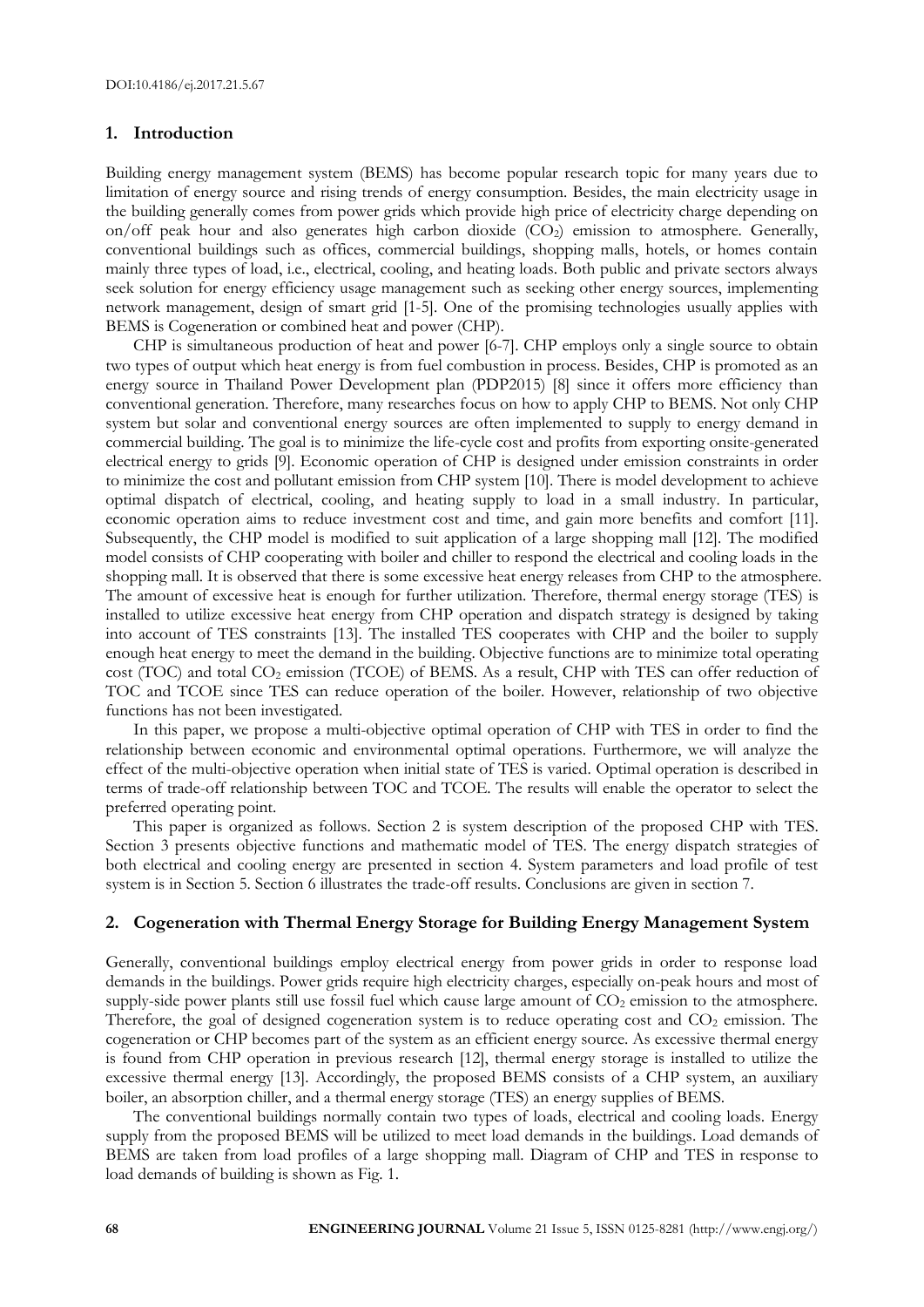

Fig. 1. Diagram of CHP and TES in response to load demands of building.

CHP mainly supplies energy to meet energy load demands in the building due to the production of simultaneous electrical and heat energy. In this study, BEMS is connected to power grids for power trading. Imported electrical energy from power grids is needed when CHP cannot adequately supply to demand loads. BEMS can earn revenues from exporting excessive electrical energy to power grids. Since heat energy is produced by CHP, the absorption chiller is equipment which converts heat energy to cooling energy then supplies to the cooling load in the building. Moreover, the auxiliary boiler plays a role of supplying heat energy in case that CHP cannot fulfill the demand load. In some cases, CHP generates heat energy but there is no cooling load. This heat energy will be stored in TES. When CHP and auxiliary boiler cannot supply enough heat energy to meet the demand, TES will cooperate to supply heat energy to absorption chiller.

# **3. Problem Formulation**

The goal of cogeneration system is to achieve reductions of energy operating cost and  $CO<sub>2</sub>$  emission by applying TES. Optimal dispatch strategy is formulated by applying two objective functions. Concerning issues of energy cost and CO<sub>2</sub> emission, economic and environmental optimal operations are separately considered and subject to operating constraints of CHP and other equipment including TES. All physical components are modeled as linear function and neglecting internal losses.

#### **3.1. Economic Optimal Operation**

The economic optimal operation is objective function which aims to minimize total operating cost, TOC (baht). TOC is a result from the sum of energy cost (EC) and demand charge cost (DCC). EC is the sum of energy operating cost from components which can be calculated from energy cost of CHP, income and expense from power trading with power grids, and energy cost of the auxiliary boiler. DCC is calculated from maximum imported power from power grids of the whole interested periods. The economic optimal operation can be represented as follows.

$$
TOC = EC + DCC
$$
 (1)

$$
EC = \sum_{k=1}^{nd} (C_{CHP} (x_{1,k} + x_{2,k}) - q_k x_{2,k} + p_k x_{3,k} + c_{AB} x_{6,k})
$$
 (2)

$$
DCC = \frac{d_{PG}}{\Delta t} \max_{h=1,\dots,nd} x_{3,k}
$$
 (3)

where  $x_{i,k}$  is energy flow (MWh) following Fig. 1 in time interval of k.  $c_{CHP}$  and  $c_{AB}$  are operating cost of the CHP and the auxiliary boiler operation which depend on fuel piece,  $q_k$  is electrical energy base price,  $p_k$ 

**ENGINEERING JOURNAL** Volume 21 Issue 5, ISSN 0125-8281 (http://www.engj.org/) **69**

nd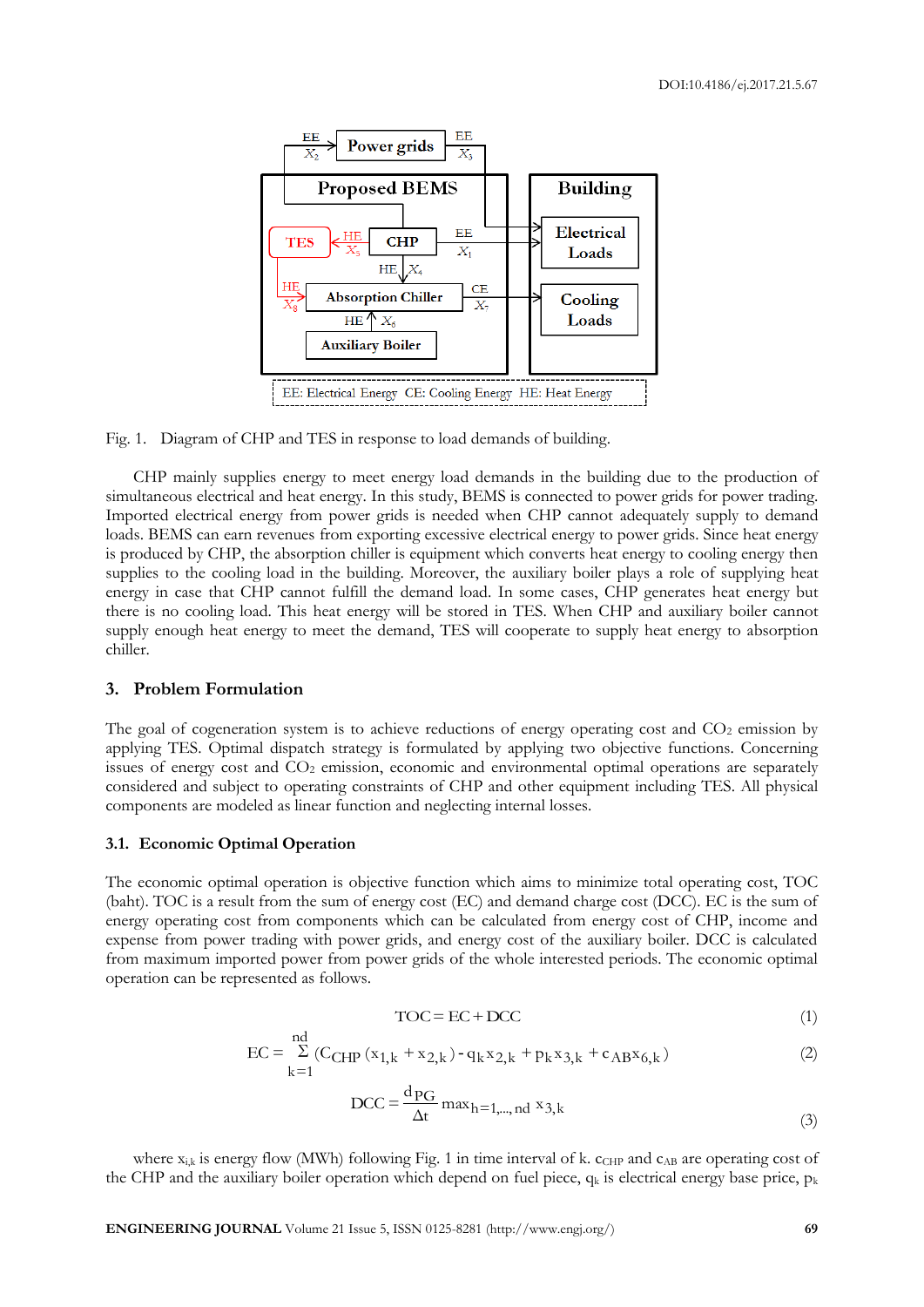is electrical energy charge price during on-peak and off-peak hour,  $d_{PG}$  is demand charge depending on maximum imported power from power grids, n is the number of time interval in one day, d is the number of days, and ∆t is time duration of each time interval.

#### **3.2. Environmental Optimal Operation**

Effective BEMS concerns not only the operation cost, but also greenhouse gas emission. The environmental optimal operation aims to minimize  $CO<sub>2</sub>$  emission which is defined in terms of total carbon dioxide emission,  $TCOE$  (ton $CO<sub>2</sub>$ ). TCOE is calculated from the sum of  $CO<sub>2</sub>$  emission of electrical energy production process of CHP, imported power from power grids, and heat energy production process of the auxiliary boiler. The environmental optimal operation can be represented as follows.

$$
TCOE = \sum_{k=1}^{nd} (EF_{CHP,CO_2}(x_{1,k} + x_{2,k}) + GEF(x_{3,k}) + \frac{EF_{AB,CO_2}}{\eta_{AB}}(x_{6,k}))
$$
(4)

where  $EF<sub>CHP,CO2</sub>$  and  $EF<sub>AB,CO2</sub>$  are  $CO<sub>2</sub>$  emission factors of CHP and auxiliary boiler operations. These factors depend on fuel price. GEF is grid emission factor and  $\eta_{AB}$  is boiler's efficiency.

#### **3.3. Multi-objective Optimal Operation**

Since two objective functions are important, we can combine both economic and environmental optimal operations by employing a weighting factor (α) and normalization of objective functions. A multi-objective function denoted by J is defined as follows.

$$
J = (1 - \alpha) \frac{TOC}{TOC_{min}} + \alpha \frac{TCOE}{TCOE_{min}}
$$
 (5)

The weighting factor is constant real number and varies from 0 to 1. Minimizing (5) will result in a multi-objective optimal operation.  $\mathrm{TOC}_{\mathrm{min}}$  is the minimum of TOC, and  $\mathrm{TCOE}_{\mathrm{min}}$  is the minimum of TCOE.

# **3.4. Thermal Energy Storage Model**

TES is equipment used to store excessive heat from CHP and supply heat energy to the building load. The mathematic model is based on Hashemi's paper [11]. Heat charge and discharge shall not exceed (R1) and discharge (R<sub>2</sub>) rates. Besides, state of charge of TES can be calculated from the difference of heat charge to TES and heat discharge from TES. Constraints of TES can be described as follows:

$$
\epsilon(x_{5,k}) \le R_1 \tag{6}
$$

$$
\frac{1}{\delta}(\mathbf{x}_{8,k}) \leq \mathbf{R}_2 \tag{7}
$$

$$
x_{9,k} = init(1-\mu)^{k} + \sum_{j=1}^{k} (\epsilon(x_{5,j}) - \frac{1}{\delta}(x_{8,k}))(1-\mu)^{k} \quad j+1
$$
\n(8)

$$
S_{\min} \leq x_{9,k} \leq S_{\max} \tag{9}
$$

where  $\varepsilon$  and  $\delta$  are TES charge and discharge efficiency,  $R_1$  and  $R_2$  are charge and discharge rates. The variable  $x_{9,k}$  is state of charge at time k. Loss coefficient of TES is represented by  $\mu$ . init is initial heat energy stored in TES.  $S_{min}$  and  $S_{max}$  are minimum and maximum states of TES.

# **4. Energy Dispatch Strategies**

Although there are two separate objective functions, BEMS operates under the same constraints. Dispatch strategies or constraints are characterized by types of building's load. Dispatch strategies in this section are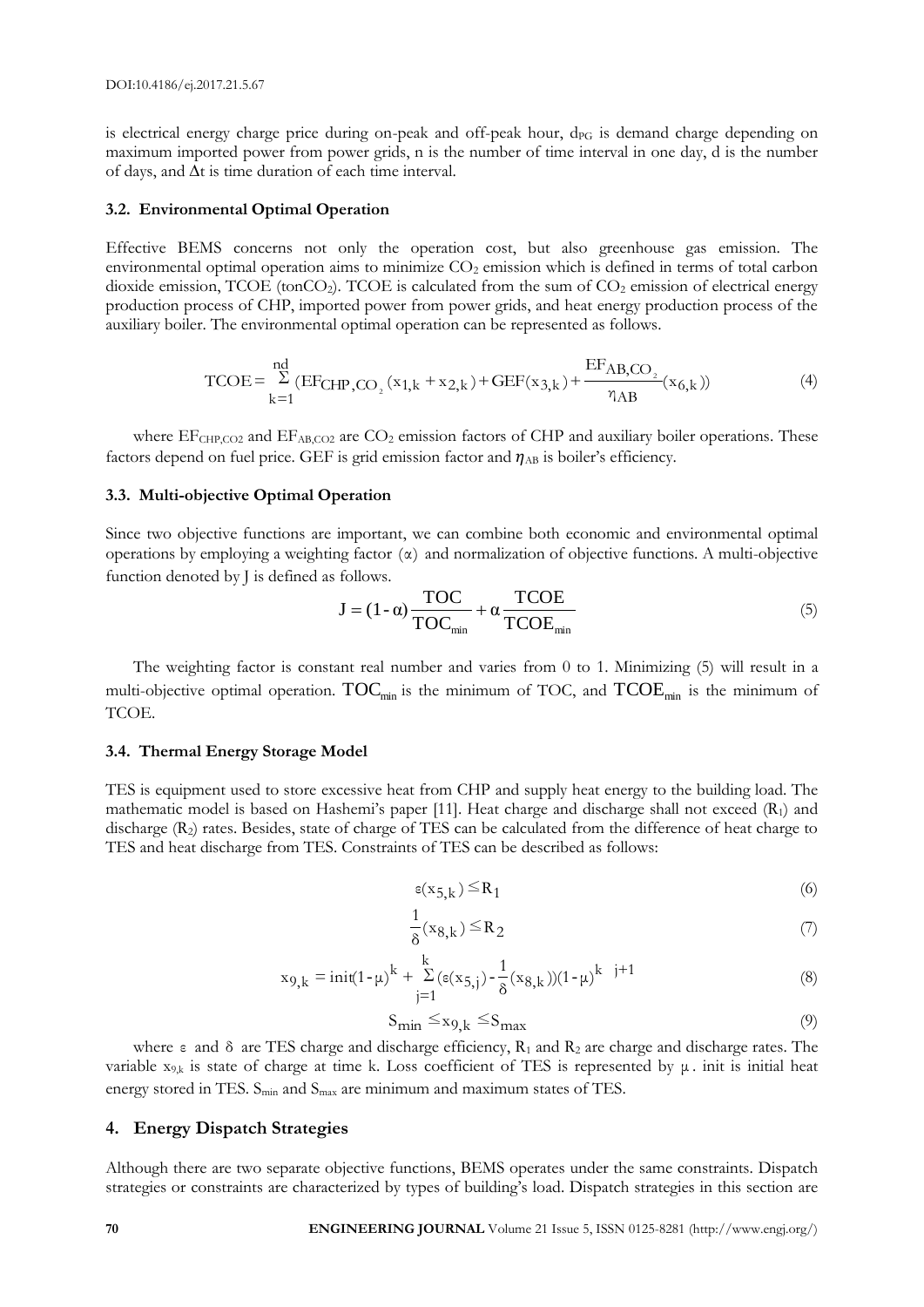classified into two types, electrical energy (EE) dispatch and cooling energy (CE) dispatch. Optimization problem is formulated as a linear program (LP) which can be efficiently solved by LP solvers.

EE dispatch is a function of electrical load  $(U_k)$  in the building. Energy supplies compose of CHP and power grids. EE dispatch contains two conditions. Firstly, CHP will shut down when there is no  $\rm U_k$  . On the other hand, CHP and power grids supply EE to the load under limitations of minimum and maximum production of CHP (P<sub>CHP,min</sub> and P<sub>CHP,max</sub>). EE and HE production of CHP will be operated at power-to-heat ratio (P2H). Ramp rate of CHP is considered by the difference of EE generation in pervious and current states. The EE dispatch can be written as follows.

if  $U_k = 0$ , then

else

$$
P_{CHP,min} \Delta t \le x_{1,k} + x_{2,k} \le P_{CHP,max} \Delta t
$$

$$
\frac{x_{1,k} + x_{2,k}}{x_{4,k} + x_{5,k}} = P2H
$$

$$
|(x_{1,k} + x_{2,k}) - (x_{1,k-1} + x_{2,k-2})| \le R_{CHP} \Delta t
$$

$$
x_{1,k} + x_{3,k} = U_k
$$

 $x_{1 k} = x_{2 k} = x_{4 k} = x_{5 k} = 0$ 

end

For the CE dispatch, heat energy sources consist of CHP, the auxiliary boiler, and TES. All these components supply heat energy to the absorption chiller in order to convert into cooling energy for cooling load (C<sub>k</sub>). The CE dispatch provides four conditions of heat/cooling energy management. Firstly, there is no heat energy from any source to the chiller, but there is excessive heat charging to TES while CHP still runs the operation to meet electrical load. The excessive heat charging to TES is limited by charge rate (R1). Secondly, there is cooling load C<sub>k</sub> less than minimum cooling production of chiller (CP<sub>AC,min</sub>). CHP and TES will supply HE to the chiller. The chiller operates at its minimum level to maintain temperature in the building. Therefore, there is no need to operate the boiler and there is no excessive heat charging to TES during discharging heat. Thirdly, when  $C_k$  is over minimum operation of the chiller and CHP supplies enough heat, boiler will not be enabled. CHP and TES cooperate to supply HE to the chiller and covert to CE at level of  $C_k$ . Finally, when CHP does supply enough HE to meet  $C_{k_n}$  the auxiliary boiler has a role to supply enough heat to the chiller in conjunction of CHP and TES operation. The chiller operates at  $C_k$  and does not exceed the maximum cooling production of chiller  $(CP_{AC,max})$  and the heat production from CHP and the boiler. The CE dispatch can be summarized as follows.

if  $C_{k} = 0$ , then

$$
x_{4,k} = x_{6,k} = x_{7,k} = x_{8,k} = 0
$$
  

$$
x_{9,k} = (x_{9,k-1} + x_{5,k})(1-\mu)
$$
  

$$
\epsilon(x_{5,k}) \le R_1 \Delta t
$$

else if  $C_k \leq CP_{AC,min}\Delta t$ , then

$$
(x_{4,k} + x_{8,k})COP_{AC} = x_{7,k}
$$

$$
\frac{1}{8}x_{8,k} \le R_2 \Delta t
$$

$$
x_{9,k} = (x_{9,k-1} - x_{8,k})(1 - \mu)
$$

$$
x_{5,k} = x_{6,k} = 0
$$

$$
x_{7,k} = CP_{AC,min} \Delta t
$$

elseif  $C_k \leq \frac{C_{\text{H}} \cdot \text{max}}{D2H} \text{COP}_{\text{AC}}$  $k \leq \frac{P_{\text{CHP},\text{max}}\Delta t}{P2H}$ COP  $P_{CHP,max}\Delta t$  $C_k \leq \frac{C_{\text{C1}} \cdot \text{max}}{D_{\text{Q1}} \cdot \text{max}} \text{COP}_{\text{AC}}$ , then

**ENGINEERING JOURNAL** Volume 21 Issue 5, ISSN 0125-8281 (http://www.engj.org/) **71**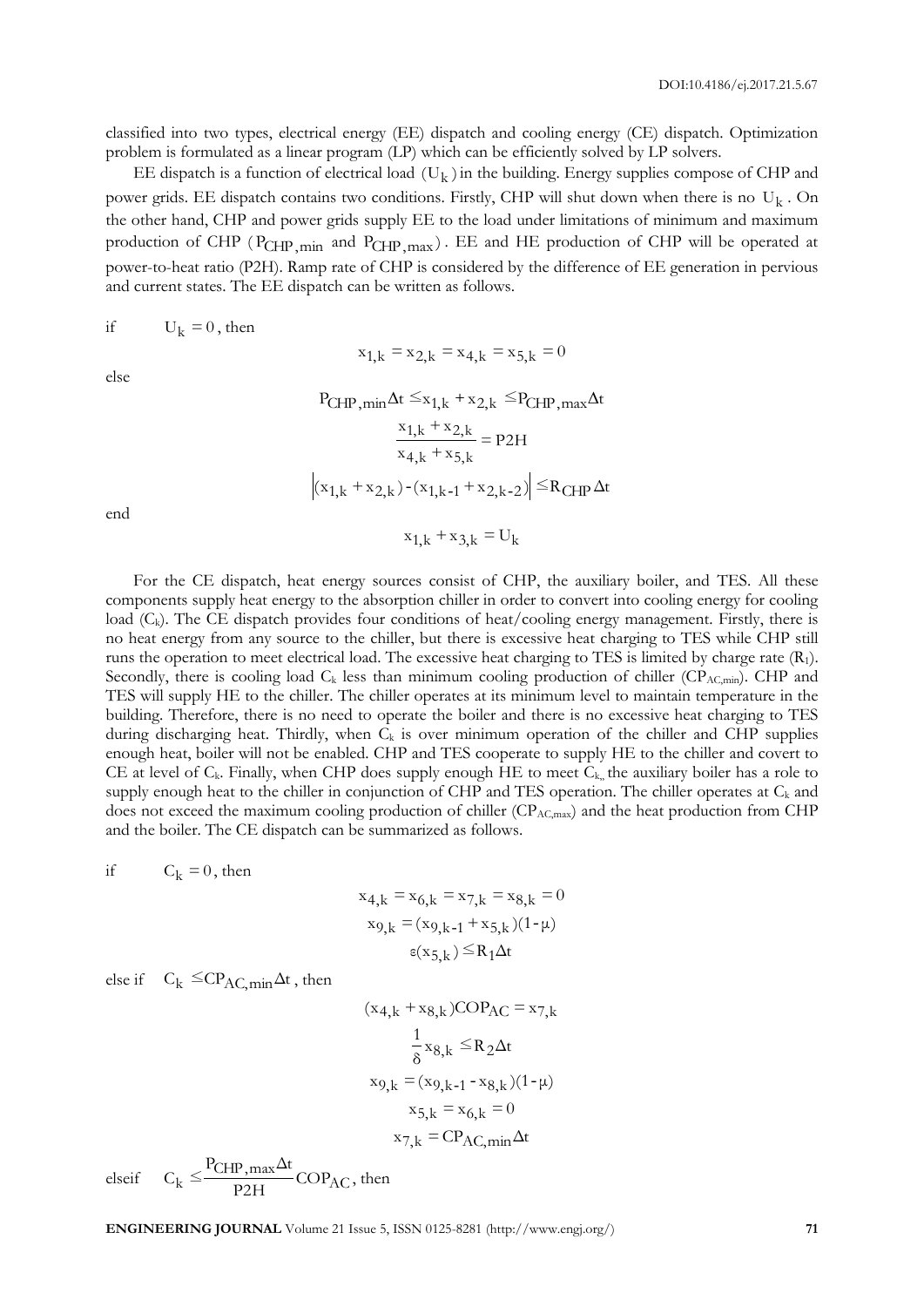$$
(x_{4,k} + x_{8,k})COP_{AC} = x_{7,k}
$$
  
\n
$$
\frac{1}{8}(x_{8,k}) \le R_2 \Delta t
$$
  
\n
$$
x_{9,k} = (x_{9,k-1} - x_{8,k})(1 - \mu)
$$
  
\n
$$
x_{5,k} = x_{6,k} = 0
$$
  
\n
$$
x_{7,k} = min(C_k, \frac{P_{CHP,max}\Delta t}{P_{2H}}COP_{AC})
$$
  
\n
$$
(x_{4,k} + x_{6,k} + x_{8,k})COP_{AC} = x_{7,k}
$$
  
\n
$$
\frac{1}{8}(x_{8,k}) \le R_2 \Delta t
$$
  
\n
$$
x_{9,k} = (x_{9,k-1} - x_{8,k})(1 - \mu)
$$
  
\n
$$
HP_{AB,min} \Delta t \le x_{6,k} \le HP_{AB,max} \Delta t
$$
  
\n
$$
x_{5,k} = 0
$$
  
\n
$$
x_{7,k} = min(C_k, CP_{AC,max}(\frac{P_{CHP,max}\Delta t}{P_{2H}} + HP_{AB,max}\Delta t)COP_{AC})
$$

else

end.

The multi-objective optimal operation is formulated as a linear program (LP) which can be efficiently solved by LP solvers.

# **5. System Parameters**

In case study, we consider load profiles of a large shopping mall in Bangkok, Thailand as a test system. Normally, the shopping mall utilizes the electricity from Metropolitan Electricity Authority (MEA) with 69 kV distribution grid. Figure 2 shows electrical load profile for 7 days ranging from 5 MW to 24 MW. Figure 3 shows calculated cooling load profile for 7 days ranging from 0 MW to 43 MW. Therefore, parameters of major components of BEMS are based on the test system of BEMS [12, 13].



Fig. 2. Electrical load profile of large shopping mall for 7 days.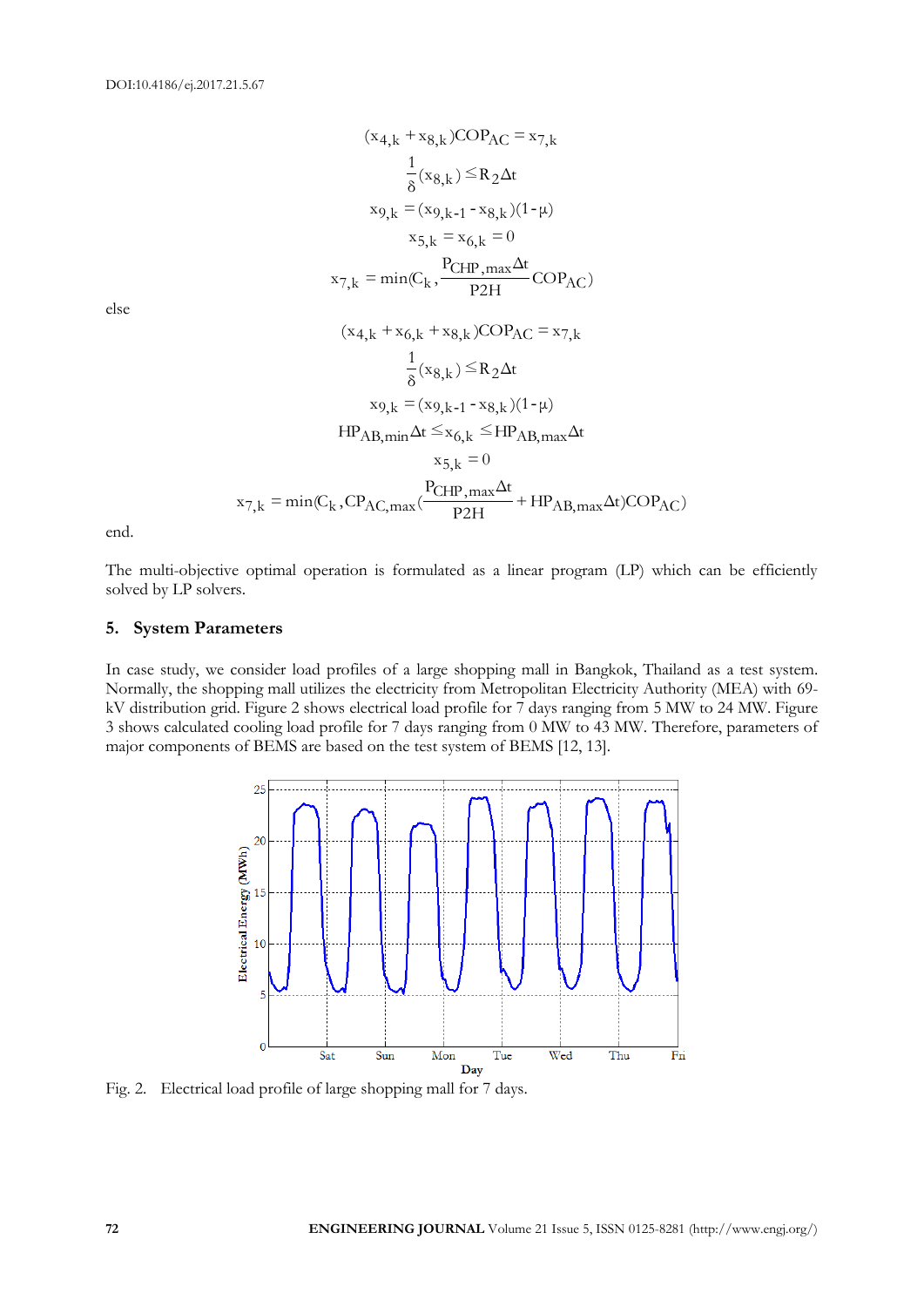

Fig. 3. Calculated cooling load profile of large shopping mall for 7 days.

For CHP system, BEMS utilizes gas turbine as CHP system due to appropriate size and capacity with the demand. Gas turbine runs with high temperature steam which provides benefits to the cooling load of the building [7]. There is a research of TOC and TCOE by varying CHP size from 22 MW to 25 MW [12]. In our test system, electrical load profile has peak demand of 24 MW. Thus, we choose 24 MW of CHP. For the absorption chiller, double-effect absorption chiller 12,000-TR is selected which matches energy output of CHP system. Coefficient of Performance (COP) of chiller is 1.1 following regulation on energy usage for building recommendation [12]. For auxiliary boiler, industrial boiler using natural gas is chosen with capacity of 45 MMBtu/hr. Moreover, the boiler with natural gas can obtain 75% of thermal efficiency at full load [12, 14] and  $CO<sub>2</sub>$  emission factor from natural gas combustion (EF<sub>ABCO2</sub>) is 0.1810 tCO<sub>2</sub> [15].

Natural gas price (baht/MMBtu) can be calculated following National Energy Policy Commission [16] as follows.

$$
NGP = APNG + min(0.0933 \times APNG, 11.4759) + 12.0654
$$
\n(10)

where APNG is monthly average of natural gas price (baht/MMBtu) which data can be found from the Department of Mineral Fuels, Ministry of Energy [17]. The second term is payment of natural gas supply and distribution depends on types of customer [16]. The last term is price of gas transportation [18].

In Thailand, there are two types of electricity price, i.e., time-of-day (TOD) and time-of-use (TOU). TOU rate is adopted in this study. TOU tariff composes of energy charge, demand charge, service charge, power factor charge, fuel adjustment (Ft), and VAT. However, only energy charge and demand charge are considered in this study and the rest are neglected. BEMS pays 4.1283 and 2.6107 baht/kWh for energy charge on-peak and off-peak time, respectively. The demand charge price for large general service with 69 kV is 74.14 baht/kW [19]. The selling price from CHP to power grid can refer from the wholesale prices that EGAT sells electricity to MEA [22]. Furthermore, electricity price from CHP is referred in [20]. For grid emission factor (GEF) of Thailand, CO<sub>2</sub> emission is estimated when BEMS uses electricity from power grids [21]. All parameter are summarized in Table 1.

### **6. Numerical Results and Discussions**

The multi-objective optimal operation of this work is presented as trade-off relationship between economic and environmental optimal operations. Besides, initial state of TES is varied along with weighting factor of multi-objective operation to observe TOC and TCOE trends.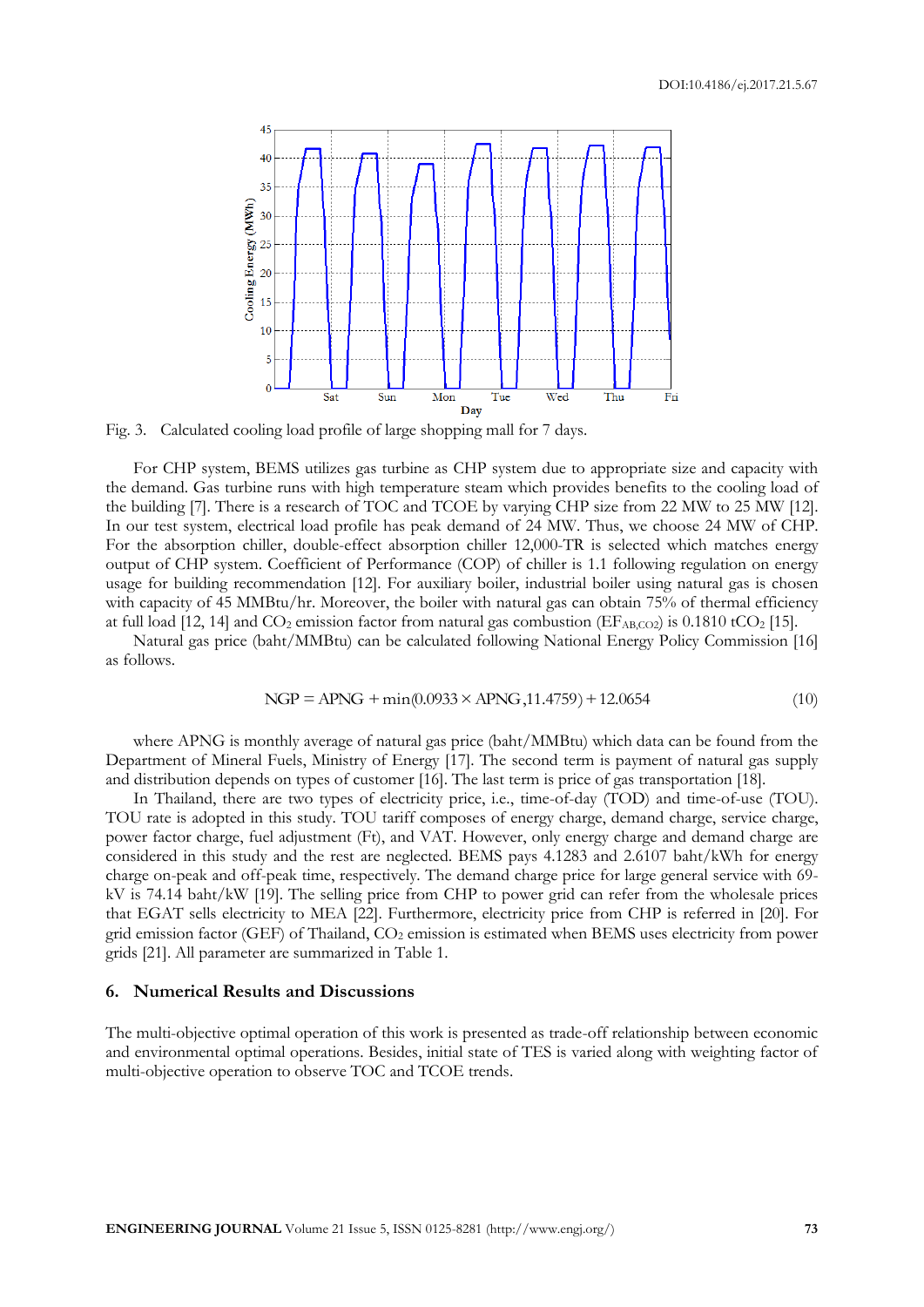# Table 1. System parameters.

| Description                                           | Notation                                                     | Value          |  |  |  |  |  |  |
|-------------------------------------------------------|--------------------------------------------------------------|----------------|--|--|--|--|--|--|
| <b>CHP</b> system                                     |                                                              |                |  |  |  |  |  |  |
| Rated power (MW)                                      |                                                              | 24             |  |  |  |  |  |  |
| Electrical energy efficiency (%)                      | $\eta_{\text{CHP,EE}}$                                       | 33.90          |  |  |  |  |  |  |
| Power-to-heat ratio                                   | P <sub>2</sub> H                                             | 0.9244         |  |  |  |  |  |  |
| Maximum power production (MW)                         | $P_{CHP, max}$                                               | 24             |  |  |  |  |  |  |
| Minimum power production (MW)                         | $P_{CHP,min}$                                                | 4.8            |  |  |  |  |  |  |
| Electrical energy ramp rate (MW)                      | R <sub>CHP</sub>                                             | 24             |  |  |  |  |  |  |
| $CO2$ emission factor (t $CO2/MWh$ )                  | EF <sub>CHP,CO2</sub>                                        | 0.5349         |  |  |  |  |  |  |
| Auxiliary boiler                                      |                                                              |                |  |  |  |  |  |  |
| Rated heat power (MW)                                 |                                                              | 13.1882        |  |  |  |  |  |  |
| Efficiency (%)                                        | $\eta_{AB}$                                                  | 75             |  |  |  |  |  |  |
| Maximum heat production (MW)                          | $HP_{AB,max}$                                                | 13.1882        |  |  |  |  |  |  |
| Minimum heat production (MW)                          | $HP_{AB,min}$                                                | 2.6376         |  |  |  |  |  |  |
| $CO2$ emission factor from natural gas combustion     |                                                              |                |  |  |  |  |  |  |
| (tCO <sub>2</sub> /MWh)                               | EF <sub>AB,CO2</sub>                                         | 0.1810         |  |  |  |  |  |  |
| Absorption chiller                                    |                                                              |                |  |  |  |  |  |  |
| Rated cooling power                                   |                                                              | 42.2           |  |  |  |  |  |  |
| Coefficient of performance                            | $COP_{AC}$                                                   | 1.1            |  |  |  |  |  |  |
| Maximum cooling production (MW)                       | $CP_{AC,max}$                                                | 42.2           |  |  |  |  |  |  |
| Minimum cooling production (MW)                       | $CP_{AC,min}$                                                | 8.44           |  |  |  |  |  |  |
| Thermal energy storage                                |                                                              |                |  |  |  |  |  |  |
| Rated heat power (MW)                                 | $\overline{\phantom{a}}$                                     | 50             |  |  |  |  |  |  |
| Heat charge rate (MW)                                 | $R_1$                                                        | 15             |  |  |  |  |  |  |
| Heat discharge rate (MW)                              | R <sub>2</sub>                                               | 15             |  |  |  |  |  |  |
| Charging efficiency                                   | ε                                                            | 0.95           |  |  |  |  |  |  |
| Discharging efficiency                                | δ                                                            | 0.95           |  |  |  |  |  |  |
| TES loss coefficient                                  | $\mu$                                                        | 0.001          |  |  |  |  |  |  |
| Initial heat energy in TES (MW)                       | init                                                         | $0 - 10$       |  |  |  |  |  |  |
| Maximum heat storage (MW)                             | S <sub>max</sub>                                             | 50             |  |  |  |  |  |  |
| Minimum heat storage (MW)                             | $S_{\min}$                                                   | 5              |  |  |  |  |  |  |
| Others                                                |                                                              |                |  |  |  |  |  |  |
| Electrical energy load in time interval k (MWh)       | $U_k$                                                        |                |  |  |  |  |  |  |
| Cooling energy load in time interval k (MWh)          | $C_{\rm k}$                                                  |                |  |  |  |  |  |  |
| Electrical energy base price during on-peak, off-peak | $q_k$                                                        | 3.2504, 2.0198 |  |  |  |  |  |  |
| (baht/kWh)                                            |                                                              |                |  |  |  |  |  |  |
| (baht/kWh)                                            | Electrical energy charge during on-peak, off-peak<br>$p_{k}$ |                |  |  |  |  |  |  |
| Demand charge (baht/kW)                               | 74.14                                                        |                |  |  |  |  |  |  |
| Grid Emission Factor (ton/Mwh)                        | 0.5994                                                       |                |  |  |  |  |  |  |
| Time duration of each interval (hour)                 | <b>GEF</b><br>$\Delta t$                                     | $\mathbf{1}$   |  |  |  |  |  |  |
| Number of time interval per day                       | n                                                            | 24             |  |  |  |  |  |  |
| Number of days in week                                | d                                                            | 7              |  |  |  |  |  |  |
| Average Price of Natural Gas (baht/MMBtu)             | <b>APNG</b>                                                  | 179.87         |  |  |  |  |  |  |

# **6.1. Effect with TOC and TCOE from Initial State of Thermal Energy Storage**

In this subsection, we analyze improvement on energy efficiency by varying the initial state of TES and observing TOC and TCOE of both economic and environmental optimal operations. Initial states of TES are set at 0%, 10%, and 20% of TES capacity which is 50 MW. In addition, we vary the weighting factor α of multi-objective optimal operation and compare the results to the case of BEMS without TES. Table 2 summarizes the results. It is observed that for any choice of weighting factor, increasing initial state of TES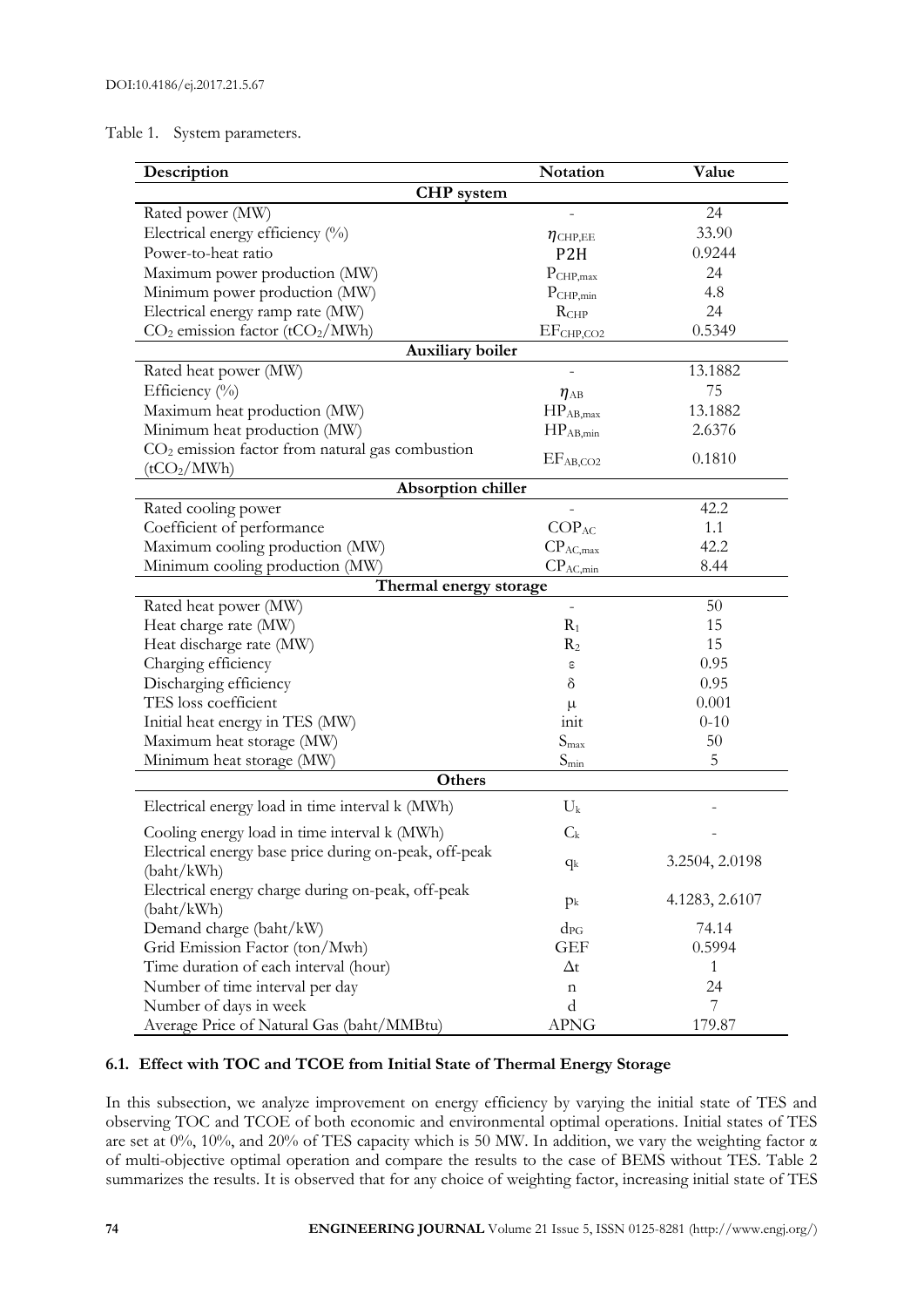causes TOC and TCOE increase. For instance, when  $\alpha$  is chosen as 0.25, TOC for 0% initial state is 5,942,529 baht, TOC for 10% initial state is 5,982,898 baht, and TOC for 20% initial state is 6,049,307 baht. For BEMS without TES, TOC is 7,258,155 baht. Thus, BEMS with TES can reduce TOC from 16.7% to 18.1% compared to that of BEMS without TES. We observe a similar trend for environmental operation, namely, TCOE for 0% initial state is 1,576 tCO<sub>2</sub>, TCOE for 10% initial state is 1,585 tCO<sub>2</sub>, and TCOE for 20% initial state is 1,595 tCO<sub>2</sub>. For BEMS without TES, TCOE is 1,664 tCO<sub>2</sub>. Therefore, BEMS with TES can reduce TCOE from 4.1% to 5.3% compared to that of BEMS without TES.

Based on results, it is observed that a lower initial state of TES offers much more reduction of TOC and TCOE for all choices of weighting factor  $(\alpha)$ . CHP normally generates electrical and heat energy based on P2H ratio. Importing electrical energy from power grids is an expensive option due to large impact on TOC and TCOE. Therefore, CHP has to produce electrical energy to supply electrical load for the first priority. Moreover, BEMS enables CHP not only to produce electrical energy for EE demand, but also coordinate with TES to manage excessive heat from CHP. In case of large initial state of TES, the remaining space for heat storage is small. If electrical energy generated by CHP is not sufficient to meet the EE demand, BEMS has to import electrical energy from power grids which will effect to TOC and TCOE.

The results in Table 2 confirm that for any choice of initial state of TES, increasing weighting factor  $\alpha$ causes TOC increase but TCOE decrease. BEMS with TES yields significant improvement compared to that of BEMS without TES.

#### **6.2. Relationship between TOC and TCOE**

In this subsection, we analyze the relationship between economic optimal operation and environment optimal operation when we apply the multi-objective optimal dispatch strategy to BEMS. The multiobjective function of Eq. (5) is minimized and we vary weighting factor  $\alpha$  from 0 to 1 and initial state of TES from 0-20%. In numerical simulation, we select 2500 samples of  $\alpha$  and determine the optimal objective function. Figure 4 shows the results of multi-objective optimal operation as function of weighting factor  $\alpha$  and initial state of TES. It is observed that the multi-objective operation converges to economic optimal operation which yields minimum TOC when  $\alpha = 0$ . On the other hand, the multi-objective operation converges to the environmental optimal operation which gives minimum TCOE when  $\alpha = 1$ . Table 2 shows TOC and TCOE of the multi-objective operation by varying α and initial state of TES. It is noted that for a given initial state of TES, some values of  $\alpha$  yield the same optimal TOC and TCOE.



Fig. 4. Trade-off relationship between economic and environmental optimal operation.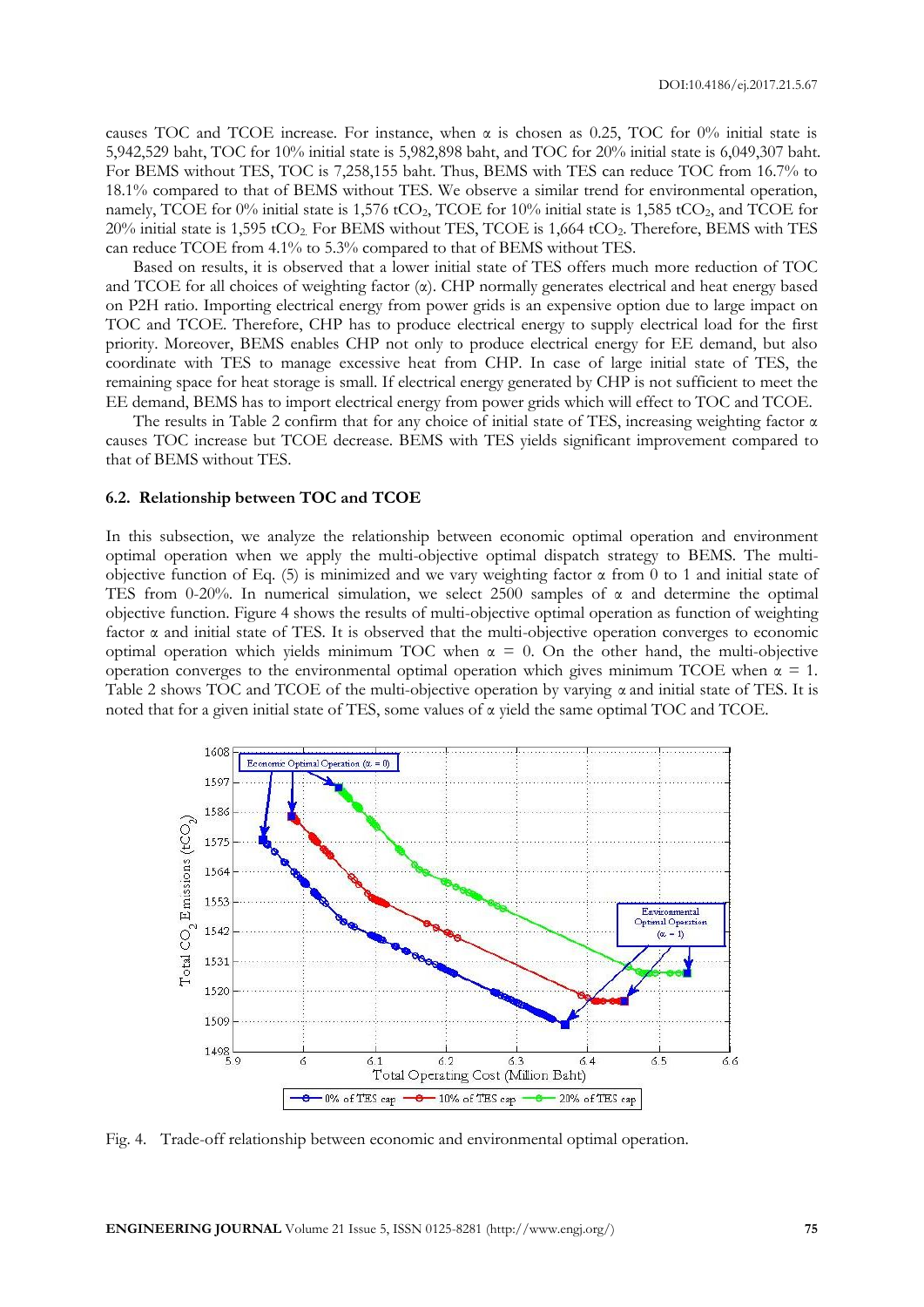|              | Optimal     | Initial state of TES |           |           | <b>BEMS</b> |
|--------------|-------------|----------------------|-----------|-----------|-------------|
| $\alpha$     | Operation*  | $0\%$                | 10%       | 20%       | without TES |
| $\theta$     | <b>TOC</b>  | 5,942,529            | 5,982,898 | 6,049,307 | 7,246,962   |
|              | <b>TCOE</b> | 1,576                | 1,585     | 1,595     | 1,672       |
| 0.1          | <b>TOC</b>  | 5,942,529            | 5,982,898 | 6,049,307 | 7,246,962   |
|              | <b>TCOE</b> | 1,576                | 1,585     | 1,595     | 1,672       |
| 0.2          | <b>TOC</b>  | 5,942,529            | 5,982,898 | 6,049,307 | 7,246,962   |
|              | <b>TCOE</b> | 1,576                | 1,585     | 1,595     | 1,672       |
| 0.3          | <b>TOC</b>  | 5,942,529            | 5,982,898 | 6,049,307 | 7,258,155   |
|              | <b>TCOE</b> | 1,576                | 1,585     | 1,595     | 1,664       |
| 0.4          | <b>TOC</b>  | 5,942,529            | 5,982,898 | 6,049,307 | 7,258,155   |
|              | <b>TCOE</b> | 1,576                | 1,585     | 1,595     | 1,664       |
| 0.5          | <b>TOC</b>  | 6,055,988            | 6,096,416 | 6,162,882 | 7,305,612   |
|              | <b>TCOE</b> | 1,546                | 1,554     | 1,565     | 1,649       |
| 0.6          | <b>TOC</b>  | 6,055,988            | 6,096,416 | 6,162,882 | 7,305,612   |
|              | <b>TCOE</b> | 1,546                | 1,554     | 1,565     | 1,649       |
| 0.7          | <b>TOC</b>  | 6,368,305            | 6,408,781 | 6,475,291 | 7,543,828   |
|              | <b>TCOE</b> | 1,508                | 1,517     | 1,527     | 1,618       |
| $0.8\,$      | <b>TOC</b>  | 6,368,305            | 6,408,781 | 6,475,291 | 7,543,828   |
|              | <b>TCOE</b> | 1,508                | 1,517     | 1,527     | 1,618       |
| 0.9          | <b>TOC</b>  | 6,368,305            | 6,408,781 | 6,475,291 | 7,543,828   |
|              | <b>TCOE</b> | 1,508                | 1,517     | 1,527     | 1,618       |
| $\mathbf{1}$ | <b>TOC</b>  | 6,368,305            | 6,451,254 | 6,539,845 | 7,543,828   |
|              | <b>TCOE</b> | 1,508                | 1,517     | 1,527     | 1,618       |

Table 2. TOC and TCOE by varying α and initial state of TES.

\*Unit of TOC is baht and unit of TCOE is tCO2.

Figure 4 clearly displays trade-off relationship between TOC and TCOE and it depends on  $\alpha$  and initial state of TES. The trade-off curve has twofold benefits. First, it is useful for operator to choose optimal operating points. For example, if we choose 10% of the initial state of TES (red line), TOC is specified to be less than 6.09 Million baht, then TCOE should range from 1,554 tonCO<sub>2</sub> to 1,584 tonCO<sub>2</sub>. Second, it provides the limit of performance of optimal operations. In particular, TOC will not be less than 5.94 Million baht, and TCOE will not be less than 1,508 tCO<sub>2</sub>.

# **6.3. Energy Flow Analysis of Multi-Objective Optimal Operation**

This subsection shows energy flow analysis of multi-objective optimal operation of BEMS with TES. We demonstrate energy flow for the case  $\alpha = 0.5$  and initial state of TES equal to 0%. As a result, BEMS with multi-objective operation offers TOC equals to 6,055,988 baht and TCOE equals to 1,546 tonCO<sub>2</sub> for load profiles in a whole week. Moreover, BEMS with TES can reduce TOC up to 17.1% and TCOE up to 6.2% when compared to that of BEMS without TES.

For a chosen operating point, we demonstrate optimal energy flow in one day. BEMS with TES normally operates to meet load demands in the building. Therefore, electrical energy from CHP production is mainly supplied to the electrical load. Moreover, BEMS will earn profits from exporting of excessive electrical energy during on-peak hour as in Fig. 5. The main heat energy from CHP production is supplied to the chiller. During off-peak hours, excessive heat energy is charged to TES at 00.00 to 07.00 as shown in Fig. 6. The optimal energy flow to electrical load is referred in Fig. 7. CHP system is the main component which supplies most of generated electrical energy to electrical load. It is observed that there is imported electrical energy from power grid during 07.00-09.00 because price of electrical energy importing at that time offers advantage to the operating cost over running operation of CHP. Figure 8 shows optimal cooling energy flow to cooling load. During on-peak hours, CHP system is still the main component which supplies heat energy to the cooling load indirectly. Moreover, heat energy from TES can reduce operation of the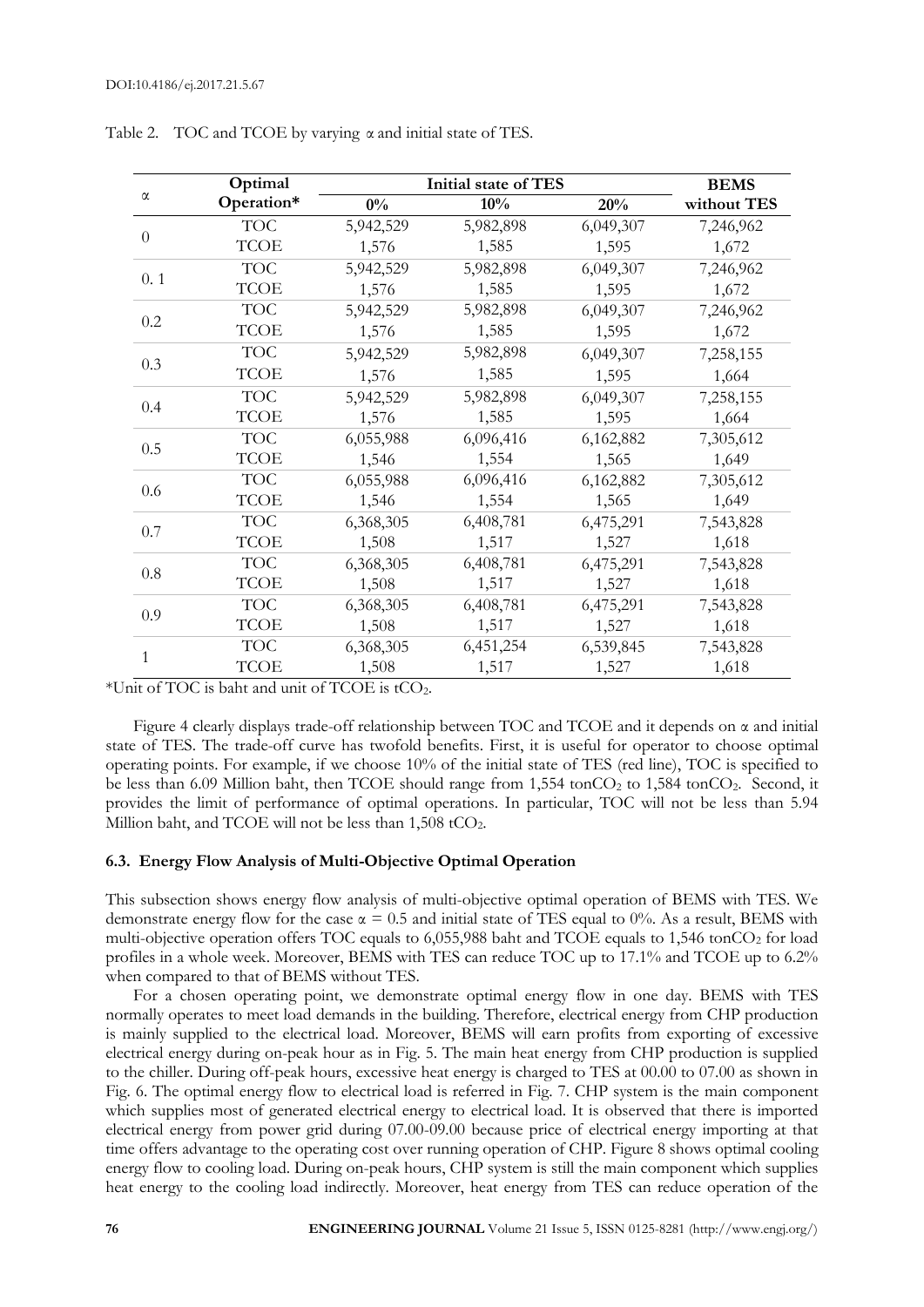boiler at on-peak hours which directly reduce TOC and TCOE compared to that of BEMS without TES. Figure 8 shows state of charge of TES, heat energy is charged to TES at 00.00-07.00. Afterwards during 7.00-17.00 and 22.00-24.00, heat energy is discharged from TES to supply heat together with CHP and the boiler. TES normally operates to charge and discharge to meet the cooling load demand in one day.



Fig. 5. Electrical energy production of CHP.



Fig. 6. Heat energy production of CHP.



Fig. 7. Electrical energy flow to electrical load.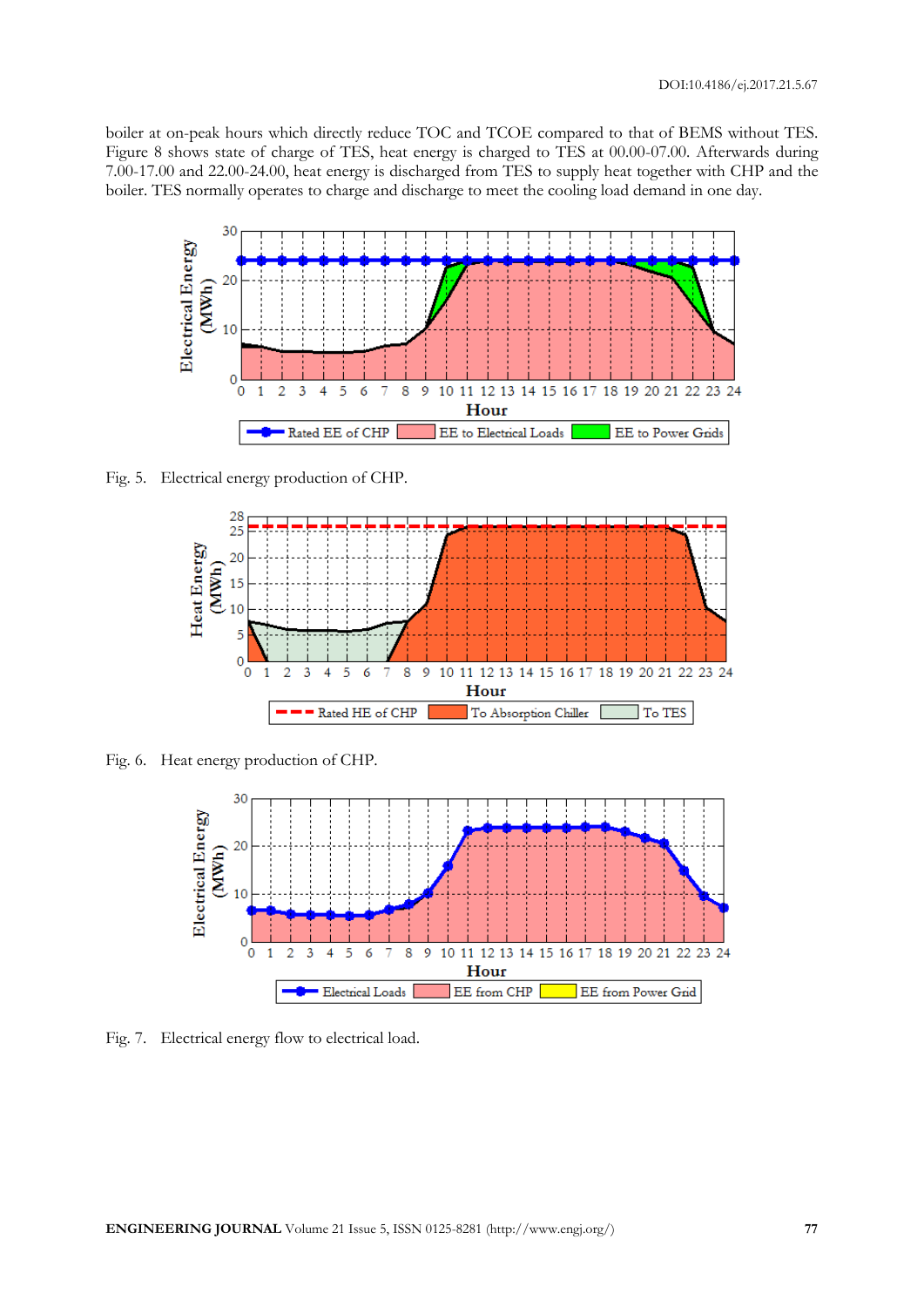

Fig. 8. Cooling energy flow to cooling load.



Fig. 9. State of charge of TES for multi-objective optimal operation.

# **7. Conclusions**

In this paper, thermal energy storage (TES) is additional component in BEMS and coordinates with CHP for the main energy supply. TES stores excessive thermal energy which is generated by CHP under condition of no cooling load. TES plays a role as an energy source which supplies heat energy to absorption chiller when there is cooling load. Adding TES to BEMS, multi-objective optimal operation is applied to BEMS in order to analyze relationship between two distinct objective functions, TOC and TCOE. The relationship between TOC and TCOE represented as a trade-off curve offers many optimal solutions depending on operator's selection criterion. Moreover, varying initial state of TES gives a significant impact of TES on the multi-objective optimal operation. Lower level of initial state provides more reduction of TOC and TCOE.

# **References**

- [1] D. Lee and C. C. Cheng, "Energy saving by energy management systems: A review," *Renewable and Sustainable Energy Reviews*, vol. 56, pp.760-777, Nov. 2015.
- [2] R. Missaoui, H. Joumaa, S. Ploix, and S. Bacha, "Managing energy Smart Homes according to energy prices: Analysis of a building energy management system," *Energy and Buildings*, vol. 71, pp. 155-167, Dec. 2013.
- [3] N. C. Batista, R. Melicio, J. C. O. Matias, and J. P. S. Catalao, "Photovoltaic and wind energy system monitoring and building/home energy management using ZigBEE devices within a smart grid," *Energy*, vol. 49, pp. 306-315, November, 2012.
- [4] Z. Jiang and H. Rahimi-Eichi, "Design, modeling and simulation of a green building energy system," in *IEEE Power & Energy Society General Meeting*, 2009.